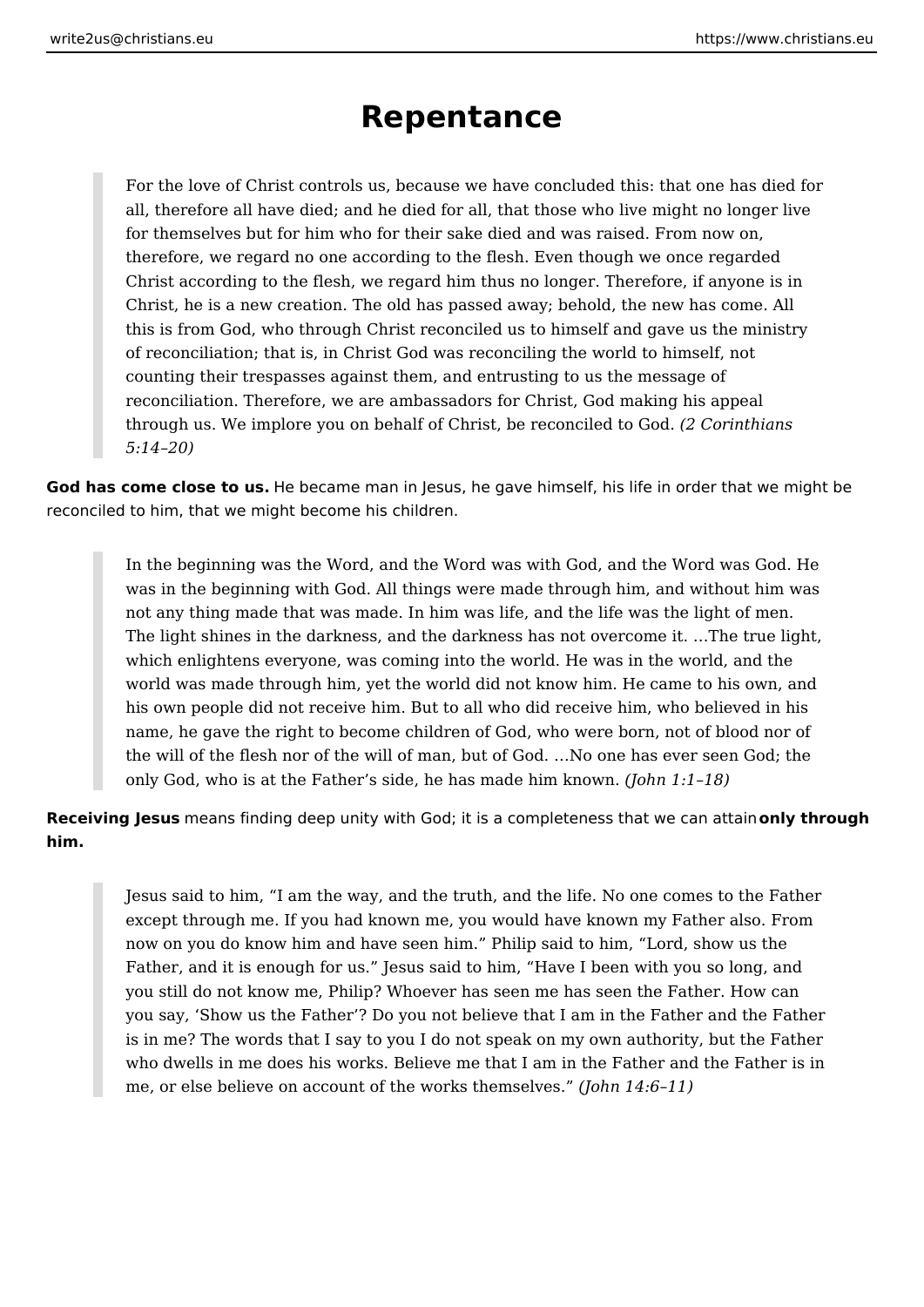Jesus gave testimony about the reliability of his message through his own life. F example for us. He did not merely come so that we should pay tribute to him as teacher, through whom we might also become better and wiser. He spoke about t very deeply: we hav be to be om above order to gain eternal life &.

Now there was a man of the Pharisees named Nicodemus, a ruler of the came to Jesus by night and said to him, Rabbi, we know that you are a from God, for no one can do these signs that you do unless God is with answered him, Truly, truly, I say to you, unles  $$1]$ ohe csambmooth saegeaith e kingdom of God. Nicodemus said to him, How can a man be born when he enter a second time into his mother s womb and be born? Jesus ans truly, I say to you, unless one is born of water and the Spirit, he canno kingdom of God. That which is born of the flesh is flesh, and that which Spirit is spirit. Do not marvel that I said to you, You (chouhsnt Be 1 b7o) rn aga

Everyone who is ready to honestly confront himself will see and experience the i in his life. He knows that although he would like to love, he is often stubborn. A good, he is envious. He knows that he often fills in his life with acts of compens actually find the real aim &.

Jesus said to her, Everyone who drinks of this water will be thirsty aga drinks of the water that I will give him will never be thirsty again. The give him will become in him a spring of water welling up to eternal life. said to him, Sir, give me this water, so that I will not be thirsty or hav draw water. Jesus said to her, Go, call your husband, and come here. answered him, I have no husband. Jesus said to her, You are right in no husband ; for you have had five husbands, and the one you now have husband. What you have said  $\phi$  is  $\pi$  r4: $\epsilon$ 1.3 18)

This woman longed for a spring which provides living water, so that whoever drin again. Her life, her sins, her relationships demonstrate that she had been seekin real fulfilment. She had to accept that Jesus exposed what was in her heart and herself with her own life and with God. Whether we have the courage to be confr we turn our back on him, one thifn@oids icslemairssing from our life there is nothing wh satisfies, nothing which provides  $r$ esal dinfopas we refuse to accept the fact that we and liberation, we cannot approach him.

And when Jesus heard it, he said to them, Those who are well have no physician, but those who are sick. I came not to call the (Matteous, but 2:17)

I can explain away my egotism by saying, I just want to have a good time ; I cal lie self-defence, fornication love, but none of that changes the fact that God purpose. He gave us life so that we might live for others, serving and loving the faithful and righteous just as he himself is.

Many people put confidence in their own abilities, relying on their feelings and t deceiving themselves. They only see the short-lived, quickly passing fulfilment a

2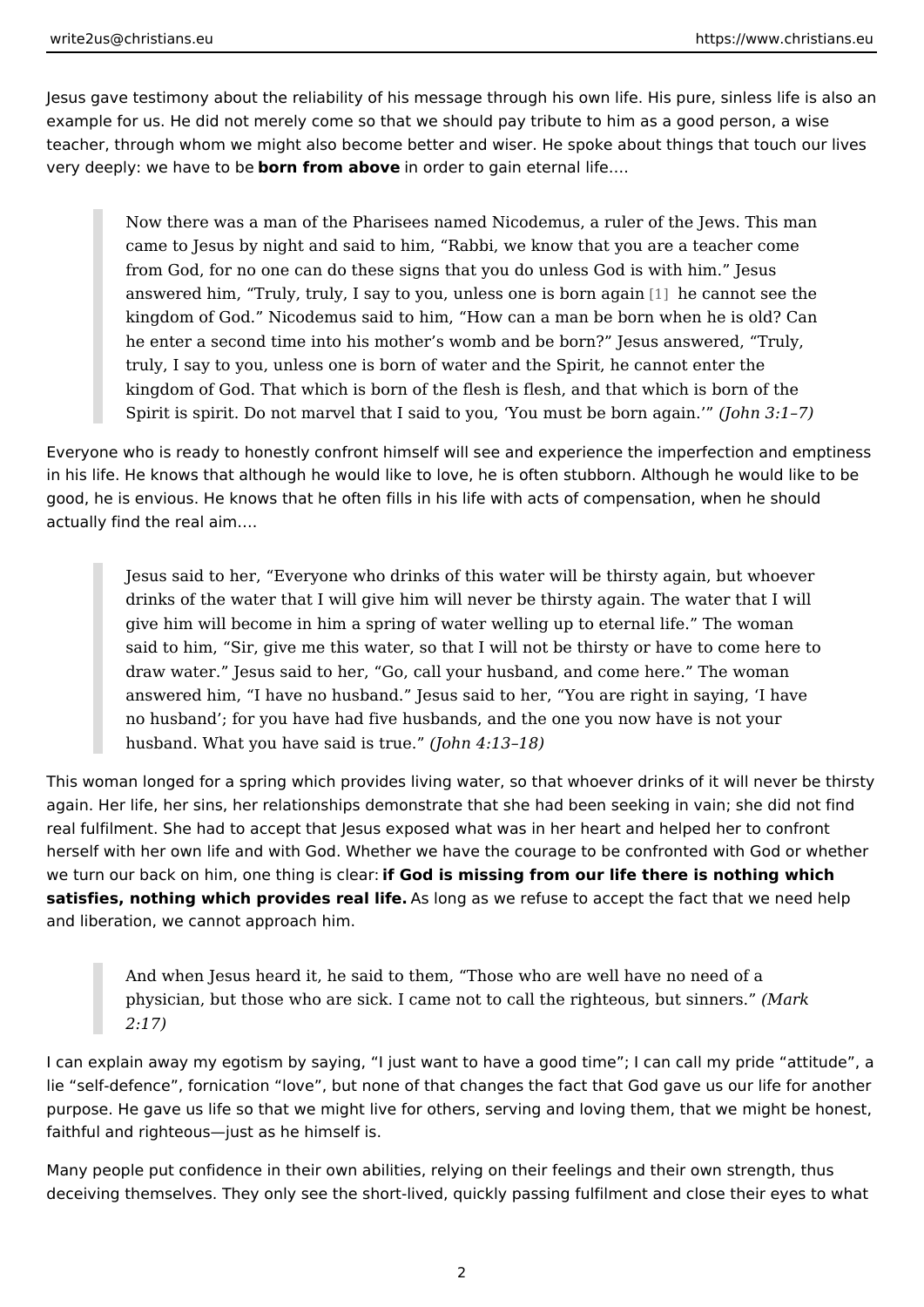has lasting value—just like the younger son in Jesus' parable who thought that he could manage to be happy on his own….

And he said, "There was a man who had two sons. And the younger of them said to his father, 'Father, give me the share of property that is coming to me.' And he divided his property between them. Not many days later, the younger son gathered all he had and took a journey into a far country, and there he squandered his property in reckless living. And when he had spent everything, a severe famine arose in that country, and he began to be in need. So he went and hired himself out to one of the citizens of that country, who sent him into his fields to feed pigs. And he was longing to be fed with the pods that the pigs ate, and no one gave him anything. But when he came to himself, he said, 'How many of my father's hired servants have more than enough bread, but I perish here with hunger! I will arise and go to my father, and I will say to him, "Father, I have sinned against heaven and before you. I am no longer worthy to be called your son. Treat me as one of your hired servants."' And he arose and came to his father. But while he was still a long way off, his father saw him and felt compassion, and ran and embraced him and kissed him. And the son said to him, 'Father, I have sinned against heaven and before you. I am no longer worthy to be called your son.' But the father said to his servants, 'Bring quickly the best robe, and put it on him, and put a ring on his hand, and shoes on his feet. And bring the fattened calf and kill it, and let us eat and celebrate. For this my son was dead, and is alive again; he was lost, and is found.' And they began to celebrate." *(Luke15:11–24)*

We have to find our way home—to **him**—because all of us are lost until we live in the Father's house, close to him, in his protecting, sheltering love. If we live without him, we turn away from the self-giving love with which he drew close to us. This is the greatest sin: not to reconcile to God. **Every one of us needs God's love and forgiveness** because he desires to set us free from dishonesty, egotism, vanity, envy, pride, lovelessness—from all the sin in our lives.

For we ourselves were once foolish, disobedient, led astray, slaves to various passions and pleasures, passing our days in malice and envy, hated by others and hating one another. But when the goodness and loving kindness of God our Saviour appeared, he saved us, not because of works done by us in righteousness, but according to his own mercy, by the washing of regeneration and renewal of the Holy Spirit, whom he poured out on us richly through Jesus Christ our Saviour, so that being justified by his grace we might become heirs according to the hope of eternal life. *(Titus 3:3–7)*

There are points in which we can perhaps change ourselves with our own strength or willpower. There are mistakes which we can perhaps correct. But that does not provide us with new life, it does not change us to the core. We can only have real life, eternal life, when God draws close to us and gives us life….

If we continue to live without God, as the world does, the decisions we make without God distort our character in many ways. It is not enough to gauge or compare ourselves with others…. Jesus showed us the standard he set….

And Jesus said, "Neither do I condemn you; go, and from now on sin no more." *(John 8:11)*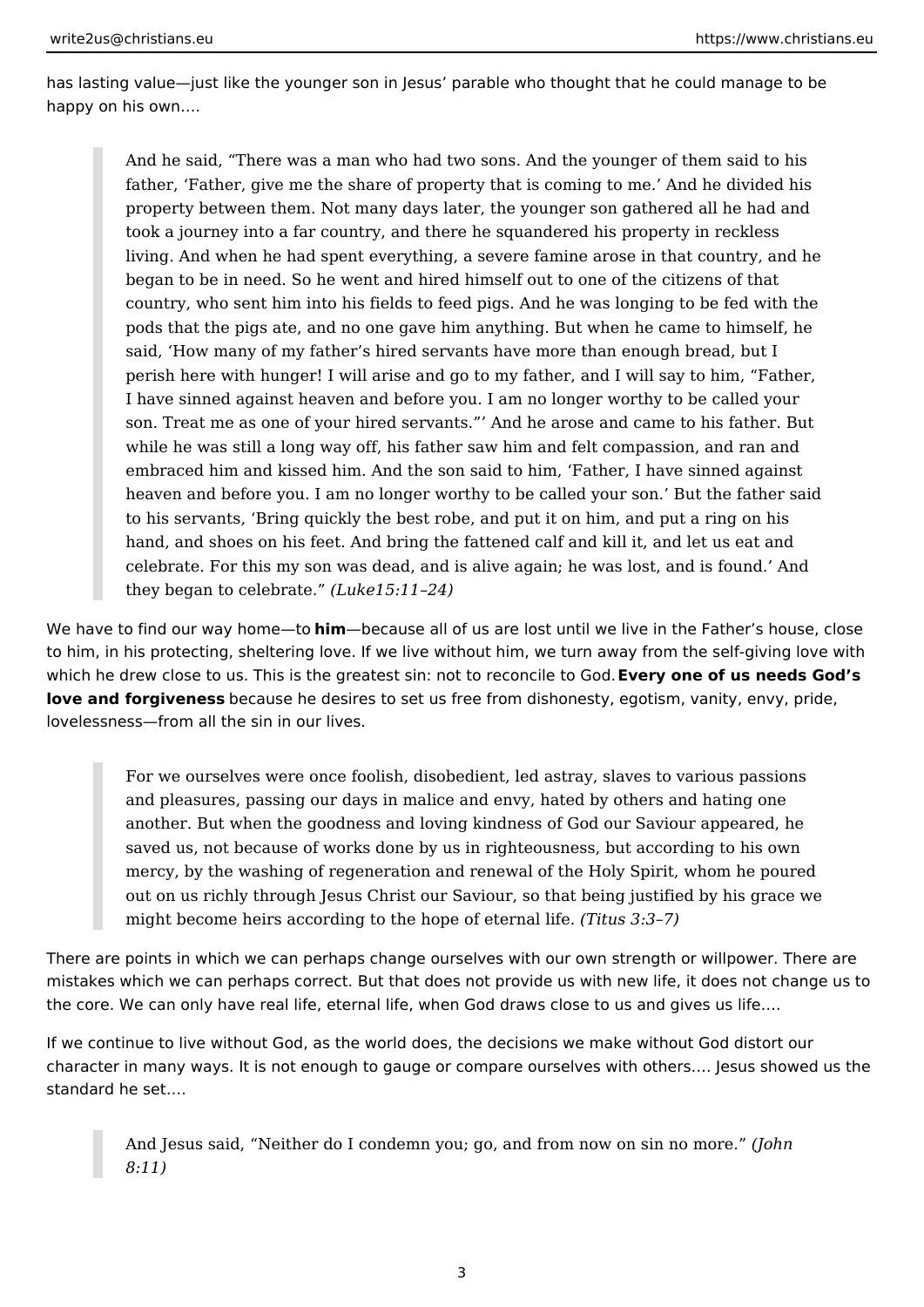Perhaps you have never done as many bad things as this woman whose story is described in John 8:1–11; perhaps, in your own way, you are a good person; perhaps you even revere God in your own way—nevertheless you might be missing something….

And as he was setting out on his journey, a man ran up and knelt before him and asked him, "Good Teacher, what must I do to inherit eternal life?" And Jesus said to him, "Why do you call me good? No one is good except God alone. You know the commandments: 'Do not murder, Do not commit adultery, Do not steal, Do not bear false witness, Do not defraud, Honour your father and mother.'" And he said to him, "Teacher, all these I have kept from my youth." And Jesus, looking at him, loved him, and said to him, "You lack one thing: go, sell all that you have and give to the poor, and you will have treasure in heaven; and come, follow me." Disheartened by the saying, he went away sorrowful, for he had great possessions. And Jesus looked around and said to his disciples, "How difficult it will be for those who have wealth to enter the kingdom of God!" And the disciples were amazed at his words. But Jesus said to them again, "Children, how difficult it is to enter the kingdom of God! It is easier for a camel to go through the eye of a needle than for a rich person to enter the kingdom of God." And they were exceedingly astonished, and said to him, "Then who can be saved?" Jesus looked at them and said, "With man it is impossible, but not with God. For all things are possible with God." *(Mark 10:17–27)*

Jesus did not run after that young man to see if he would at least be ready to give away half of his possessions. Giving a part of what I have is not enough. Living an ethical life, being religious, sticking to certain principles is not sufficient. Jesus calls you to surrender your whole life to God, to place your longings, plans, and wounds in his hands…. Everyone has his own "wealth" which separates him from God if he is not ready to give it up in order to do God's will. Perhaps it is not possessions, but knowledge, fame or a relationship….

Whoever loves father or mother more than me is not worthy of me, and whoever loves son or daughter more than me is not worthy of me. And whoever does not take his cross and follow me is not worthy of me. Whoever finds his life will lose it, and whoever loses his life for my sake will find it. *(Matthew 10:37–39)*

Many people wanted to be with Jesus, because they were fascinated by his love, purity, wisdom and goodness. But when Jesus began to speak about what it means to follow him, many left him. Repentance, which consists of **receiving Jesus,** is never limited to an emotional experience, a burst of feelings, but is a deep **decision to be obedient,** to allow him to be Lord and transform my very being.

And calling the crowd to him with his disciples, he said to them, "If anyone would come after me, let him deny himself and take up his cross and follow me. For whoever would save his life will lose it, but whoever loses his life for my sake and the gospel's will save it." *(Mark 8:34–35)*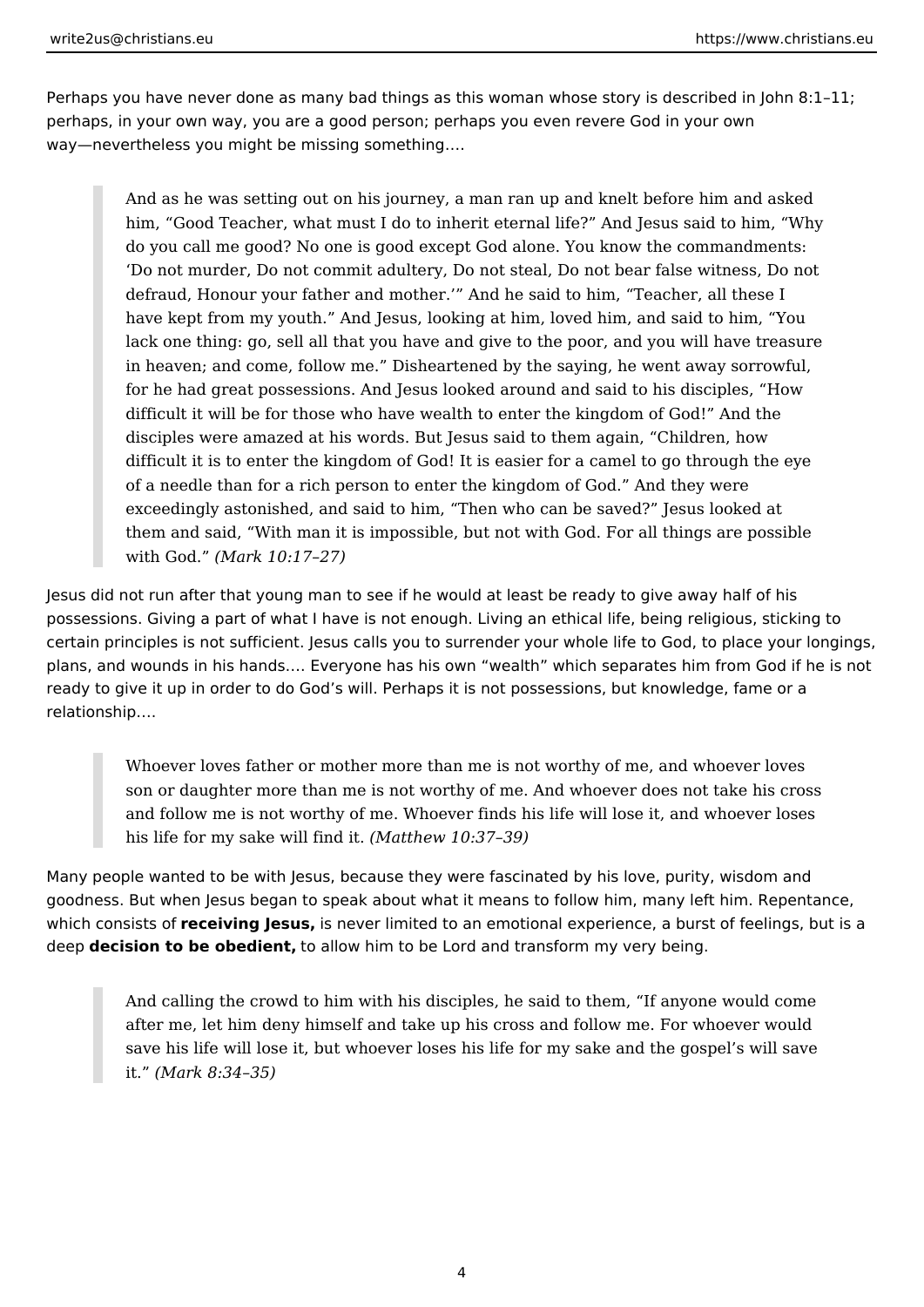While many people are touched by Jesus in some way, we cannot set limits on him. We cannot accept from him only what seems good and pleasant to us, wanting the "blessings" while at the same time refusing to carry the cross, which involves being despised by the world like he was, sharing his fate, being obedient till death….

Unfortunately, a kind of "repentance" is often preached today in which, with reference to the grace of God, a person is not required to take up the cross daily, where they do not have to lose their life—or if they do, then only later as the culmination of a long and drawn out process of repentance. In this way the truth is distorted. There is, however, only **one truth.** It is only through acknowledging and accepting God's word that **we can have eternal life.**

So Jesus said to the Jews who had believed in him, "If you abide in my word, you are truly my disciples, and you will know the truth, and the truth will set you free." They answered him, "We are offspring of Abraham and have never been enslaved to anyone. How is it that you say, 'You will become free'?" Jesus answered them, "Truly, truly, I say to you, everyone who commits sin is a slave to sin. The slave does not remain in the house for ever; the son remains for ever. So if the Son sets you free, you will be free indeed." *(John 8:31–36)*

**Receiving Jesus** means identifying ourselves completely with the truth he revealed. Then it is no longer I who set the standard for my life. It is no longer *my* plans, *my* aims, *my* concept of the world, myself and God that matter. Instead what matters is the reality.

I appeal to you therefore, brothers, by the mercies of God, to present your bodies as a living sacrifice, holy and acceptable to God, which is your spiritual worship. Do not be conformed to this world, but be transformed by the renewal of your mind, that by testing you may discern what is the will of God, what is good and acceptable and perfect. *(Romans 12:1–2)*

The truth is not a subjective notion which I can reshape to suit my own ideas. I am the one who has to adapt and submit myself to the truth. Jesus expects us to trust him and everything he said unconditionally. Only the truth can satisfy us. Only in the truth can we find true love.

Whoever has my commandments and keeps them, he it is who loves me. And he who loves me will be loved by my Father, and I will love him and manifest myself to him. *(John 14:21)*

**Receiving Jesus,** therefore, does not only mean that I believe that he lived, died and rose from the dead, but that I submit my life to everything that he revealed. Praying a "sinner's prayer" after being emotionally moved by a sermon is not sufficient….

When Zacchaeus the tax-collector received the call of Jesus he was moved by the love and mercy Jesus showed him. But he did not stop there; he was willing to change his life and to act. He was immediately ready to give up everything in his life which was not in accordance with God's will.

He entered Jericho and was passing through. And there was a man named Zacchaeus. He was a chief tax collector and was rich. And he was seeking to see who Jesus was, but on account of the crowd he could not, because he was small of stature. So he ran on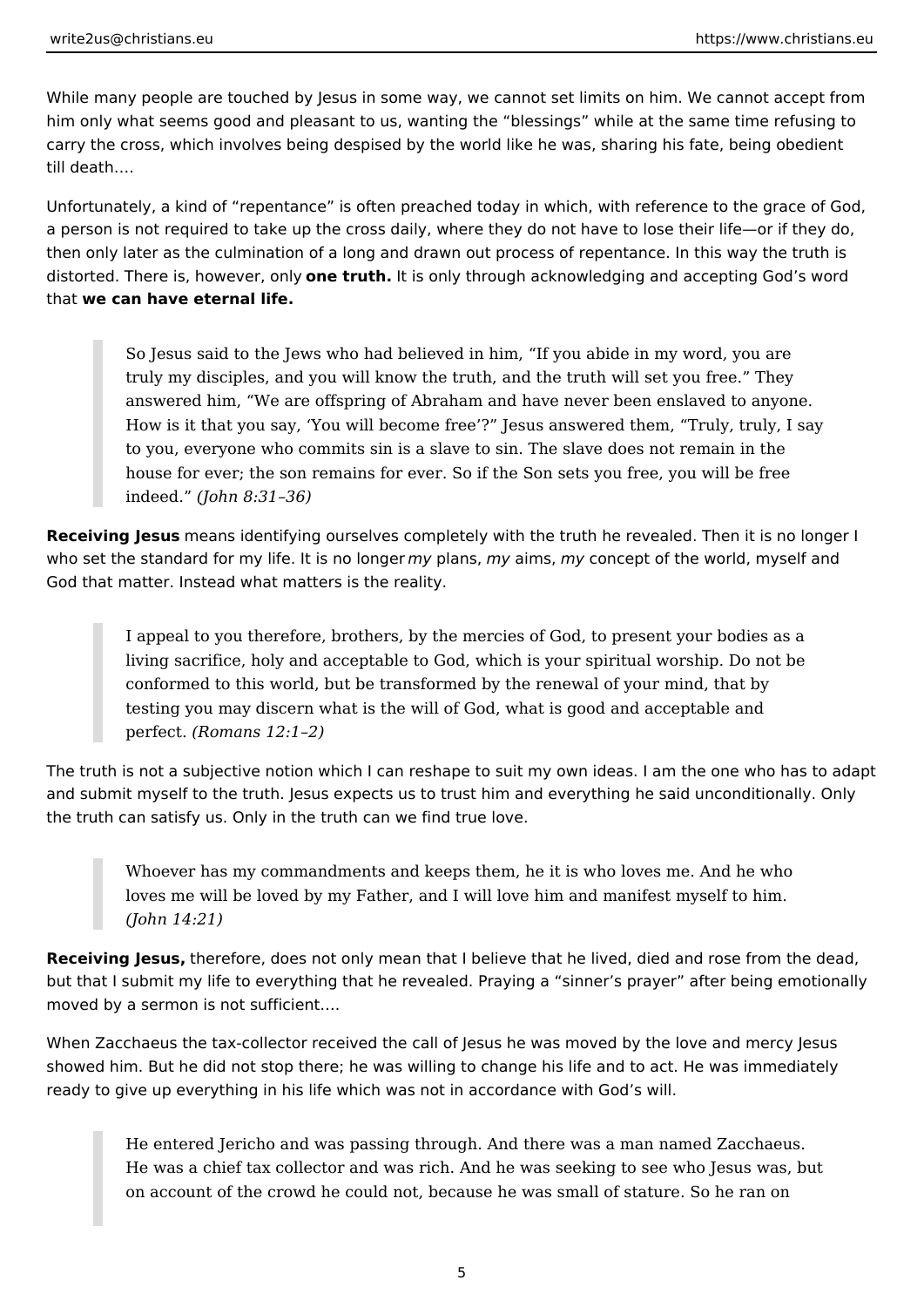ahead and climbed up into a sycamore tree to see him, for he was about to pass that way. And when Jesus came to the place, he looked up and said to him, "Zacchaeus, hurry and come down, for I must stay at your house today." So he hurried and came down and received him joyfully. And when they saw it, they all grumbled, "He has gone in to be the guest of a man who is a sinner." And Zacchaeus stood and said to the Lord, "Behold, Lord, half of my goods I give to the poor. And if I have defrauded anyone of anything, I restore it fourfold." And Jesus said to him, "Today salvation has come to this house, since he also is a son of Abraham. For the Son of Man came to seek and to save the lost." *(Luke 19:1–10)*

**Living according to God's will….** The gospel is precisely this "good news" of God's grace that enables us to follow Jesus, to love with a pure, true love, just as he did. If we accept this gladly, it will bear fruit in our lives as well….

Though you have not seen him, you love him. Though you do not now see him, you believe in him and rejoice with joy that is inexpressible and filled with glory, obtaining the outcome of your faith, the salvation of your souls. …As obedient children, do not be conformed to the passions of your former ignorance, but as he who called you is holy, you also be holy in all your conduct, since it is written, "You shall be holy, for I am holy." And if you call on him as Father who judges impartially according to each one's deeds, conduct yourselves with fear throughout the time of your exile, knowing that you were ransomed from the futile ways inherited from your forefathers, not with perishable things such as silver or gold, but with the precious blood of Christ, like that of a lamb without blemish or spot. He was foreknown before the foundation of the world but was made manifest in the last times for the sake of you who through him are believers in God, who raised him from the dead and gave him glory, so that your faith and hope are in God. Having purified your souls by your obedience to the truth for a sincere brotherly love, love one another earnestly from a pure heart, since you have been born again, not of perishable seed but of imperishable, through the living and abiding word of God; for "All flesh is like grass and all its glory like the flower of grass. The grass withers, and the flower falls, but the word of the Lord remains for ever." And this word is the good news that was preached to you. *(1 Peter 1:8–9,14–25)*

**Repentance,** therefore, is visible, tangible and real in a person's life, because Jesus' salvation purifies us from our former passions "for a sincere brotherly love" and gives us the strength to "love one another earnestly from a pure heart". This is the fruit which cannot be imitated and that only his power can cause in us. It is possible to do many things "in the name of Jesus", and nevertheless deceive ourselves….

Not everyone who says to me, "Lord, Lord", will enter the kingdom of heaven, but the one who does the will of my Father who is in heaven. On that day many will say to me, "Lord, Lord, did we not prophesy in your name, and cast out demons in your name, and do many mighty works in your name?" And then will I declare to them, "I never knew you; depart from me, you workers of lawlessness." *(Matthew 7:21–23)*